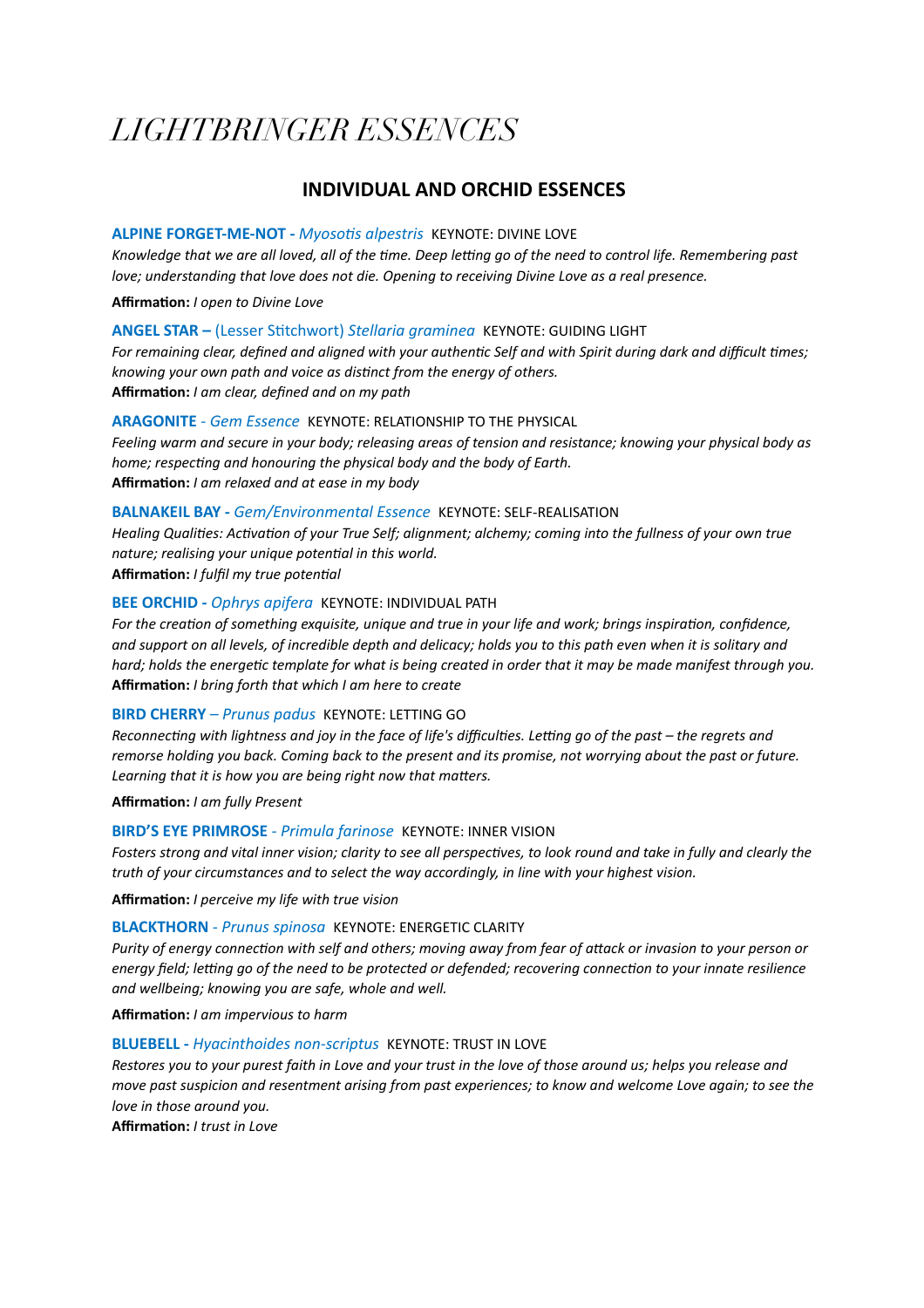#### **BOGBEAN -** *Menyanthes trifoliate* KEYNOTE: HEALTHY SENSITIVITY

Supports healthy sensitivity and attunement; perceiving clearly; extra-sensory awareness. Protective and stabilising when 'too sensitive'. Helps bring increased sensitivity if self-absorbed and unaware.

**Affirmation:** *I am highly sensitive and attuned* 

#### **BURNT ORCHID –** *Neotinea ustulata* **KEYNOTE: BURNING AWAY THE PAST**

*For burning away old beliefs in limitation and suffering; making the shift in consciousness to a lighter and higher manifestation of your true Spiritual Self; dissolving karmic patterns; liberation from who you are not to restore your connection with Who You Really Are.* 

**Affirma9on:** *I release all that holds me back*

#### **BUTTERFLY ORCHID -** *Platanthera bifolia* KEYNOTE: HEALING CONSCIOUSNESS

*Cleansing, aligning, enabling and enhancing your healing energy at every level. Opening to channeling pure healing energy from Spirit; being a conduit of incredible clarity and strength. Removing blocks to being a healer.*  Affirmation: *I open to healing consciousness* 

### **CELTIC RAINFOREST –** *Environmental Essence* KEYNOTE: REGENERATION

*Deeply grounded and secure; enduring and thriving; knowing when to yield and stand firm. Reading the lay of*  the land and the scents in the air. Responsive, responsible. Living life fully, with creativity, with diversity. *Regenerating constantly via connection with the Earth, openness to life, and own authenticity.* **Affirma9on:** *I inhabit my life fully*

## **CHICKWEED WINTERGREEN -** *Trientalis europaea* KEYNOTE: COMPASSION AND FORGIVENESS

*Absolves and purifies. For when you have learnt things the hard way, through difficult experiences, where there is shame and quilt. Clears the heart of negative residue; brings tolerance and healthy remorse.* Affirmation: *I am innocent and pure* 

### **COTTON GRASS – Eriophorum angustifolium KEYNOTE: SPIRITUAL FIRST AID**

*Moving through acute challenge and difficulty with confidence and buoyancy; reconnection with inner stability when deeply shaken and insecure; protected and cocooned; surrounded by white light; coming back to centre; restoring ease and comfort; dissolving any imprint of trauma in your energy-field.*  Affirmation: *I am spiritually protected* 

#### **COWSLIP –** *Primula veris* KEYNOTE: CLEAR THINKING

*Navigating complex/emotive situations with a clear head. Discerning subtleties; differentiating clearly. Letting* go of egoic thought-patterns in yourself and others. The emergence of spiritual insight. Responding with authenticity and creativity in the moment.

Affirmation: *I am clear in my mind* 

#### **COW-WHEAT –** *Melampyrum pratense* KEYNOTE: CLEAR SPEAKING

*Expressing complex ideas and thoughts clearly and succinctly; ease and eloquence of speech; having the ability to find the right words and speak true, however complex or challenging the situation.* 

**Affirma9on:** *I express myself with ease* 

## **DARK RED HELLEBORINE - Epipactis atrorubens <br>KEYNOTE: RETRIEVING INFORMATION**

*Helps reveal and restore information and knowledge within you/your life that you need to recollect at this time* in order to move forward; uncovering deep knowledge and hidden abilities; engaging with the mysterious and *sacred; key to release.* 

Affirmation: *I open to life's mystery* 

#### **EARLY PURPLE ORCHID –** *Orchid mascula* KEYNOTE: INTEGRATION

Assimilation and integration of new experiences for the evolving soul. Reclaiming soul parts, soul-retrieval. *Comfort and security for the soul facing difficult situations where resistance to these causes further suffering. Integrity and wholeness.* 

Affirmation: *I am integrated and whole*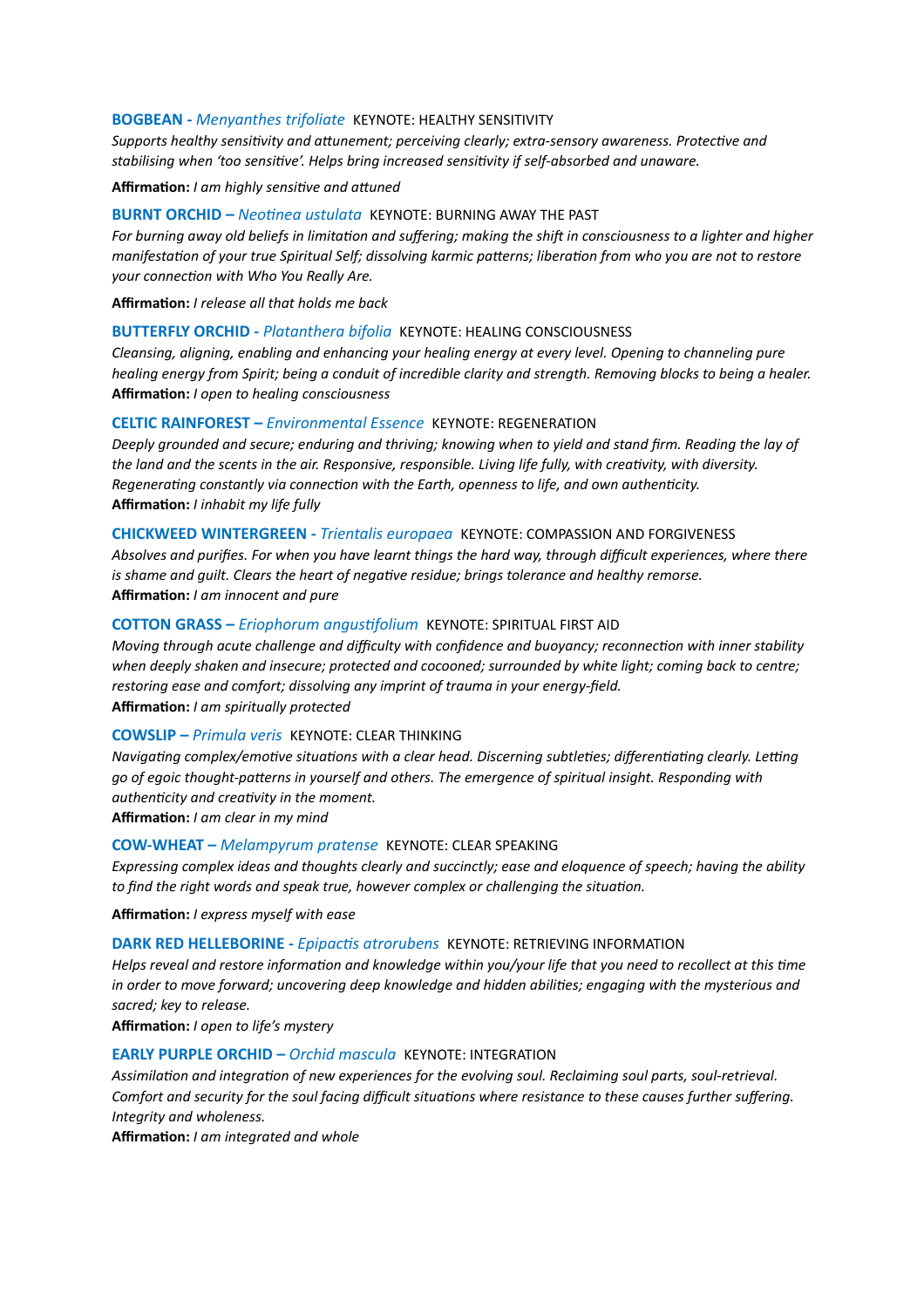### **EARLY SPIDER ORCHID - Ophrys sphegodes KEYNOTE: TRANSFORMATION**

Feeling the need to spread your wings; reaching beyond the confines of your current life. Coming home to yourself at a new level. Feeling a new direction beckoning, knowing that deep change is imminent and sensing that this leads to a more authentic path forward. Trusting what is leaving and what is yet to be. Affirmation: I come home to myself

## **ENGLISH BEARSFOOT - Helleborus foetidus KEYNOTE: HEART CLEANSER**

Cleanses the heart of neaativity; removes dark energy. Spring-cleans the heart. Rejuvenates, revitalises, reconstitutes the heart's divine energetic structure. Releases negativity that pollutes the heart's loving expression.

Affirmation: My heart is cleansed of all negativity

#### FLY ORCHID - Ophrys insectifera KEYNOTE: INTO THE DARK

Transmuting dark areas of our life and being into that which is rich and potent. Learning our deepest hardest lessons; turning them into gold. Releasing dark clots of consciousness, negativity, and 'disease'. Befriending the dark for its rich and fertile resources.

**Affirmation:** *l* embrace the darkness and richness within

#### **FRAGRANT ORCHID - Gymnadenia conopsea KEYNOTE: GROUP HARMONY**

Harmonious group relationships; raising the energy of the group to resonate in accord with higher purpose of being together. Attuning to the balance point of the group's energy; harmonious and sensitive connection. Balance of group energy with individual energy.

Affirmation: I am in harmony with my community

#### FROG ORCHID - Coeloglossum viride KEYNOTE: MIRACLES HAPPEN

Miracles happen, prayers are answered; joyful opening to this without expectation or demand; letting go of how or what comes. Opening to the flow of Universal response to the heart's wishes, alianing with this and trusting deeply to its unfolding. Releasing the need to grasp or determine outcomes; enjoying the co-creative process of dancing with Life.

Affirmation: My life is blessed with miracles

## **GENTIAN** - Gentianella anglica KEYNOTE: BEING

Spiritual connection and openness. Being with What Is in peace and acceptance. Letting quidance happen, letting insight come, letting life unfold. Letting the answers emerge from within, from a place of deep trust. Trust in Spirit. Opening to higher energies; embodying the sacred. Deep letting go of all striving and effort.

#### Affirmation: I open to insight

## **GLOBEFLOWER - Trollius europaeus KEYNOTE: INTER-RELATING**

Rising above a limited world-view; for seeing the bigger picture, understanding how everything inter-relates with everything else; true 'global consciousness'; responsibility for your place and part in the whole - the whole Self, the whole of Life.

Affirmation: I accept my place and part in the Whole

#### **GOLDEN LIGHT - Environmental Essence KEYNOTE: DANCING FORWARD**

Reconnects you with your playfulness and with your dreams, for manifesting 'what happens next' in the life you are creating; keeping hold of your dreams, looking forward to the future; clarity, abundance, play; helps you to keep imagining a rich and beautiful life into fruition.

Affirmation: I dance forward into a joyous future

## **GRASS OF PARNASSUS - Parnassia palustris KEYNOTE: CELEBRATING YOUR LIGHT**

Knowing, owning, celebrating your own exquisite and pure inner light: living your bequtiful nature with truth and modesty; relinquishing habits of giving light away/denying it; standing in the light of Who You Are. Affirmation: I embrace my power and light

#### **GREATER CUCKOOFLOWER - Cardamine raphanifolia KEYNOTE: LOVING INTIMACY**

Friendship, companionship, community, communion with others. Meeting others with love; forging strong bonds of friendship and trust. Social ease and confidence. Mutual responsibility Affirmation: I embrace friendship and intimacy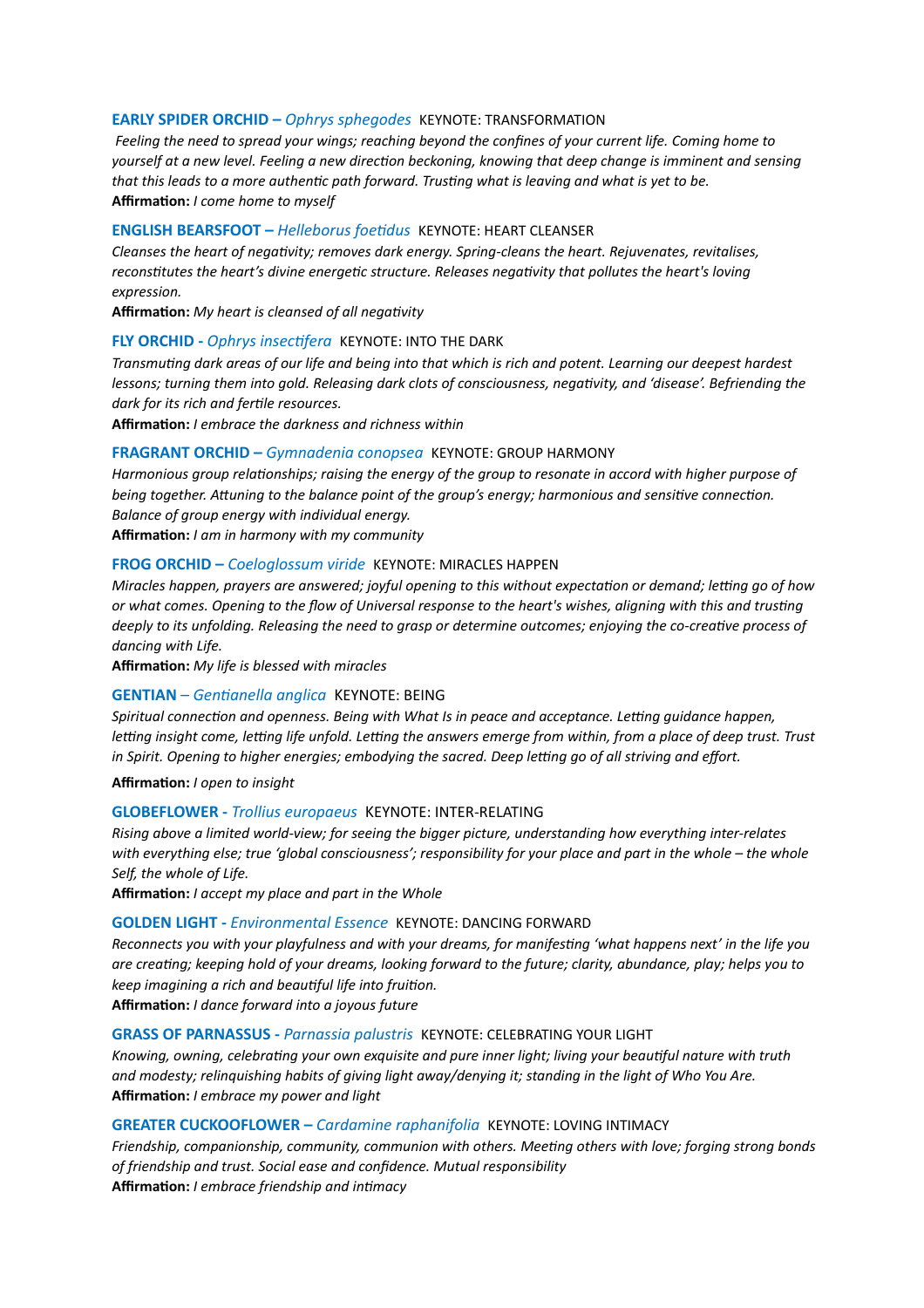#### **GREATER SEA SPURREY –***Spergularia media* KEYNOTE: ANGELIC SUPPORT

*Connecting with the angels and working with them for the good of all; meeting another person angel-to-angel; sensing and receiving the loving presence of angels in your life.* 

Affirmation: *I see the angel within others* 

#### **GREEN-WINGED ORCHID – Anacamptis morio KEYNOTE: INTUITION**

*Connecting with the angels and working with them for the good of all; meeting another person angel-to-angel; sensing and receiving the loving presence of angels in your life.*  **Affirmation:** My intuition is strong and clear

## **HAREBELL –** *Campanula rotundifolia* KEYNOTE: CLEAR SPACE

*Becoming aware of burdens, clutter, old energies in your self and your environment; catalyst to clear these energies from your life. Re-establishing clear space in which to breathe, thrive and grow. Cleansing of that which hampers and holds you back. Moving beyond heavy emotional responses.* **Affirma9on:** *I release my burdens* 

**HARE'S FOOT CLOVER –** *Trifolium arvense* KEYNOTE: TENDERNESS

*Dissolving defensive and reactive ways of being; enables you to be soft and vulnerable. Protects, gentles, helps you accept and merge with Love. Sensitivity and insight, especially for children or your own inner child. To help soothe and repair inner wounds with great tenderness.* 

**Affirma9on:** *I let down all defences*

## **HAWTHORN BERRIES -** *Crataegus monogyna* KEYNOTE: FRUITION

*Fruition, receiving the fruits of your labours; receiving your heart's desire; letting go of suffering and lack; finding your heart's home; coming into your own, your inheritance, your spiritual legacy.*  **Affirmation:** My efforts are coming to fruition

#### **HAWTHORN BLOSSOM -** *Crataegus monogyna* KEYNOTE: GIFTS AND BLESSINGS

*For truly accepting and being at one with your life as it Is; counting your gifts and blessings; ceasing to yearn* and hanker for what is not or what might have been; settling into the everyday and working with the richness of *What Is.* 

Affirmation: *I gratefully accept the gifts in my life* 

## **HERB PARIS –** *Paris quadrifolia* KEYNOTE: STRUCTURAL INTEGRITY

*Establishing balance, cohesion and structural integrity in the physical body; awareness of functions, systems and* structures of your being and of your life; harnessing and working with the patterns and systems that support *you internally and externally.* 

Affirmation: The foundations of my health are strong

#### **LADY'S SLIPPER ORCHID –** *Cypripedium calceolus* KEYNOTE: HEALTHY VITALITY

Living from the knowledge that you can heal; reconnecting with your healing potential. True vitality. *Understanding what healing means for you. Overcoming obstacles and dissolving boundaries to healing.*  **Affirma9on:** *I harness my healing vitality* 

#### **LINDEN BLOSSOM –** *Tree Blossom Essence* KEYNOTE: JOYFUL HEART

*Helps to upli] and lighten the heart; joyful heart; spontaneity; balancing and harmonising work and play with*  lightness and creativity; tenderness and healing where the heart is burdened, weighty and serious. **Affirma9on:** *My heart is light and peaceful*

## **LUNAR STANDSTILL –***Flower/Astrological Essence* KEYNOTE: EMBRACING CHANGE

*Helps you connect deeply with the cyclical nature of life; to stay fluid, soft, and responsive during change; catalyst for times when you are stuck or resist change; letting the movement of change course through you, bringing energy, creativity and confidence.* 

Affirmation: *I move and flow with change*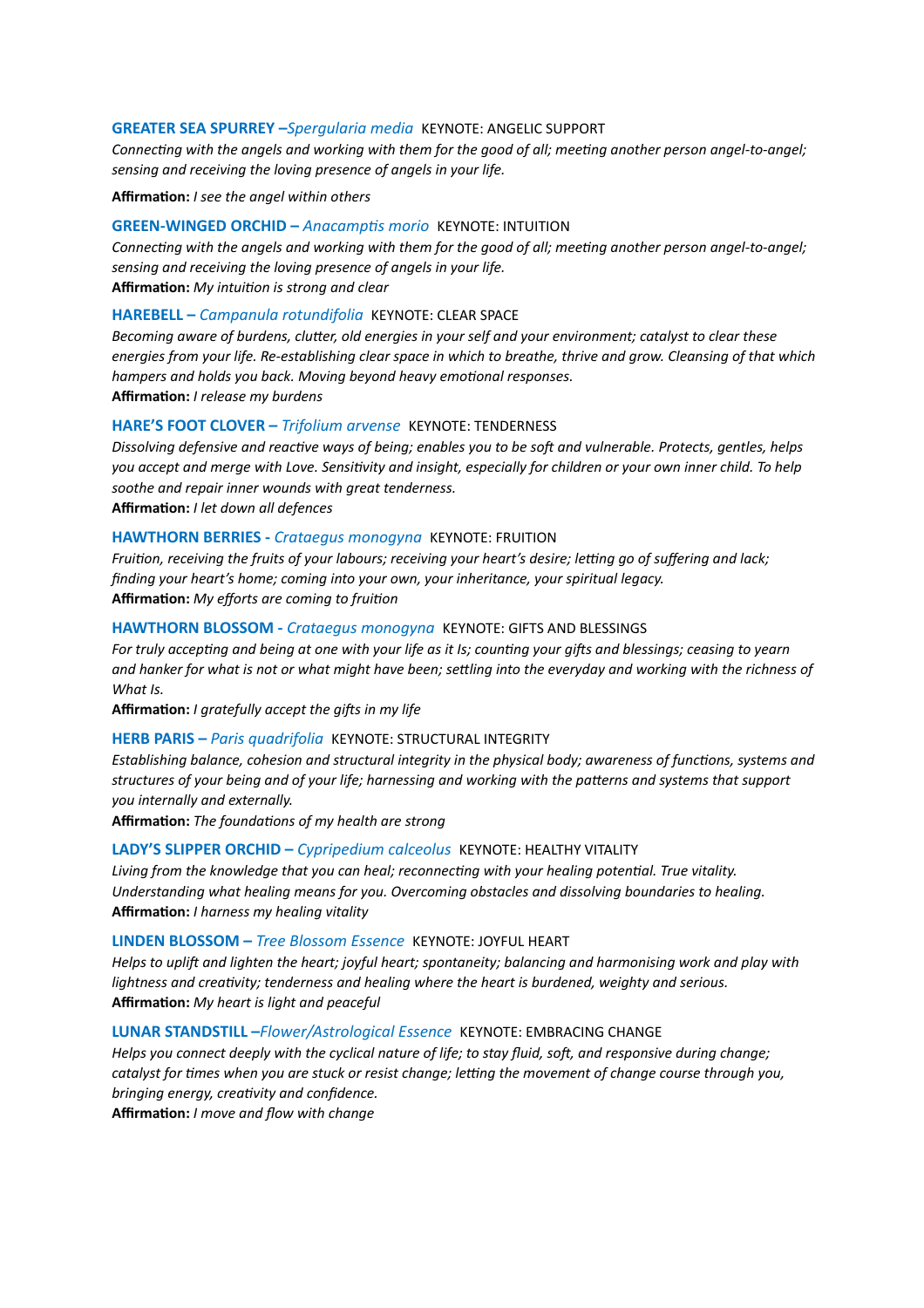#### **MARSH HELLEBORINE – Epipactis palustris KEYNOTE: MOVING OUT INTO THE WORLD**

*Moving out into the world with confidence and ease; especially after periods of retreat or introversion. Finding your way in the world; taking your teaching/knowledge/gifts out to others.* 

**Affirma9on:** *I am moving out into the world*

## **MARSH MARIGOLD –** *Caltha palustris* KEYNOTE: MENTAL AND PHYSICAL BALANCE

*Learning to balance excessive mental energy with the needs of the physical body; coming from a place within*  where each is given equal voice. Keen mental acuity and brightness. Where excessive mental activity (worry, study, over-thinking, over-rationalising) leads to patterns of physical ill-health and exhaustion. **Affirma9on:** *I am balanced and clear in mind and body*

#### **MOONLIGHT –** *Environmental Essence* KEYNOTE: COSMIC HARMONY

*Silky, harmonious, smooth energies between people who normally feel conflicted and edgy; dissolving drama; clarifying perception so that action is responsive rather than reactive; moving beyond turbulence and strife in*  $e$ veryday relationships.

Affirmation: *I see beyond drama to truth* 

#### **MOONWORT–** *Botrychium lunaria* KEYNOTE: THE UNCONSCIOUS

*Understanding how Life, your body, your unconscious, all communicate with you; gaining clarity around symbolism, dreams, imagery, symptoms, synchronicity and deeper layers of meaning and significance in Life. Becoming more aware of rich inner sources of illumination and quidance within and without; accessing the dream state when awake; seeing life through shamanic eyes.* 

**Affirma9on:** *I heed the teachings of my unconscious* 

## **NORTHERN MARSH ORCHID –** *Dactylorhiza purpurella* KEYNOTE:

*Emboldening and empowering; meeting strong outer energies with inner strength; steadfastness and belief in one's values; reaching your goals when faced with distraction, opposition or sabotage.* Affirmation: *I am bold and strong* 

## **ONE-FLOWERED WINTERGREEN**– *Moneses uniflora* KEYNOTE: GOOD IN ALL THINGS

Ability to see that you are part of a Benevolent Universe; opening to and deeply accepting the good in all things; *moving beyond narrow- mindedness, prejudice and judgment to an acceptance and trust of What Is; willingness to receive the goodness and benevolence of the Universe fully and extend this to others through your thoughts, words and actions.* 

**Affirma9on:** *I see the good in all things* 

#### **PALE FLAX –** *Linum bienne* KEYNOTE: GRACE AND DELICACY

*Light-spirited, buoyant and at one with oneself in the face of challenges; harnessing an inner sense of quiet resilience; finding a way through when feeling delicate, frail or overwhelmed; taking the quiet path in stressful* situations; finding gentle and nurturing solutions.

**Affirma9on:** *In my vulnerability I am strong* 

#### **PINK PURSLANE–** *Claytonia sibirica* KEYNOTE: PHYSICAL INTIMACY

*Opening to your sexual and sensual nature at deeper levels. Long-term physical communion with your loved one. Feeling safe in your sexuality. Expressing your love with pleasure and playfulness. Tenderness of touch and physical contact with all those you nurture and care for.*  Affirmation: *I enjoy and express my sensuality* 

#### **PRIMROSE –** *Primula vulgaris* KEYNOTE: GOOD LOVE

Loving with all the boundlessness of your being whilst accepting the boundaries; appropriate love; moving out *of inappropriate expressions of love—intrusion, imposition, rejection, neglect, etc.; finding within the reality of a given rela%onship ample room to love well.* 

**Affirma9on:** *I have clear, appropriate boundaries*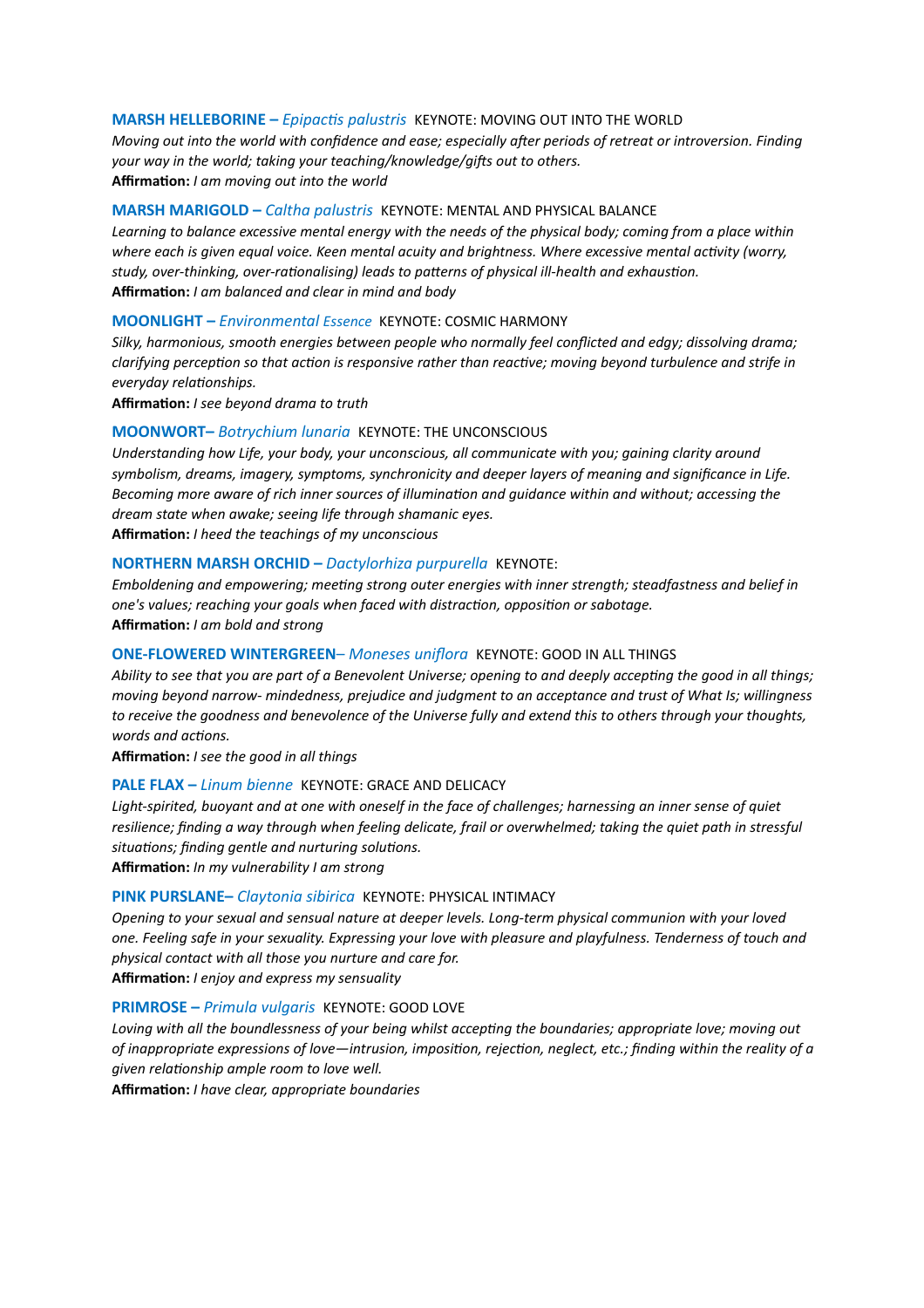#### **PYRAMID ORCHID – Anacamptis pyramidalis KEYNOTE: HAVING FAITH**

*Connecting with the angelic realms; feeling upheld and supported by celestial love; empowered to do and be the* greatness of All You Are; letting Divine Love in; taking responsibility for your own life at a spiritual level; co*creating in service with the Divine.* 

**Affirma9on:** *I commit to being all that I can be* 

## **RING OF BRODGAR –** *Environmental essence* KEYNOTE: SACRED CEREMONY

*Focus; charge point of spiritual intent; cohesion; stillness within, especially during times of deep transformation/ rites of passage; awareness of the support of Spirit, earth and humanity; feeling these coming together in wild and sacred energy; sacred ceremonies.*

**Affirma9on:** *I celebrate the sacredness of Life* 

## **RUBY-IN-THE-STORM –** *Gem/Environmental essence* KEYNOTE: STRENGTH OF HEART

*Staying firmly grounded in your heart during times of cataclysmic change; going with the dynamic winds of change, even when these seem shattering; releasing yourself to movement whilst staying absolutely centered in your heart; charting your path of heart through the storm.* 

Affirmation: My heart is strong and steady

#### **SANICLE –** *Sanicula europaeas* KEYNOTE: CELESTIAL HELP

*Communing with nature spirits, devas, fairies and angels. Walking the path of the fey safely. Reaching for and*  receiving support and communication from other worlds.

Affirmation: *I receive celestial guidance and support* 

## **SCOTS PINE COMBINATION –** *Pinus sylvestris* KEYNOTE: SETTLING IN

*Deeply settling in to your body and your life; sense of 'coming home' to your knowing; recovering inner* direction and clarity; feeling strongly rooted, steadfast and secure; strengthening the auric field. **Affirma9on:** *I stand strong and centered* 

## **SCOTS PRIMROSE –** *Primula scotica* KEYNOTE: JEWEL OF THE HEART

*The 'heart support' essence; restores exquisite connection to and within your heart; connection to your heart's deepest potential; nurtures a jewel-like resonant energy in your heart – with life, with yourself and with others; enables you to explore the heart's deeper treasures intimately.* 

**Affirma9on:** *I abide in my loving heart*

#### **SELF HEAL –** *Prunella vulgaris* KEYNOTE: SELF-NURTURE

*Awareness of your healing needs; self-nurture and self-care; understanding the language of your body and its*  symptoms. Trusting your body's healing wisdom. Turning energies of self-destruction back towards healing; *letting go of habits which lead to ill-health.* 

Affirmation: *I lovingly care for myself* 

## **SERENITY –** *Environmental essence* KEYNOTE: MINDFULNESS

*Provides an inner bridge as you move from one level of consciousness to the next; for releasing attachment to any clouds passing over the clear blue sky of the eternal mind; grace, mindfulness, awareness.*  **Affirma9on:** *I awaken to new levels of consciousness* 

#### **SILVER BIRCH 'FIRE' –** *Betula pendula* KEYNOTE: HARNESSING FIRE

Learning to master your fire; letting it flow without burnout or overwhelm; walking in the realms of anger and passion without going into reaction; feeling your way through to gifts of insight, inner power and self*awareness.* 

Affirmation: *I harness my passion for peace* 

#### **SPRING SQUILL–***Scilla verna* KEYNOTE: CHILDHOOD INNOCENCE

*For clarifying, restoring and protecting childhood innocence and truth; brings insight and support to trauma, bad dreams, painful experiences, in adults and children; encourages you to align with and embody the spirit of your childhood dreams.* 

Affirmation: *I embrace child-like innocence and joy*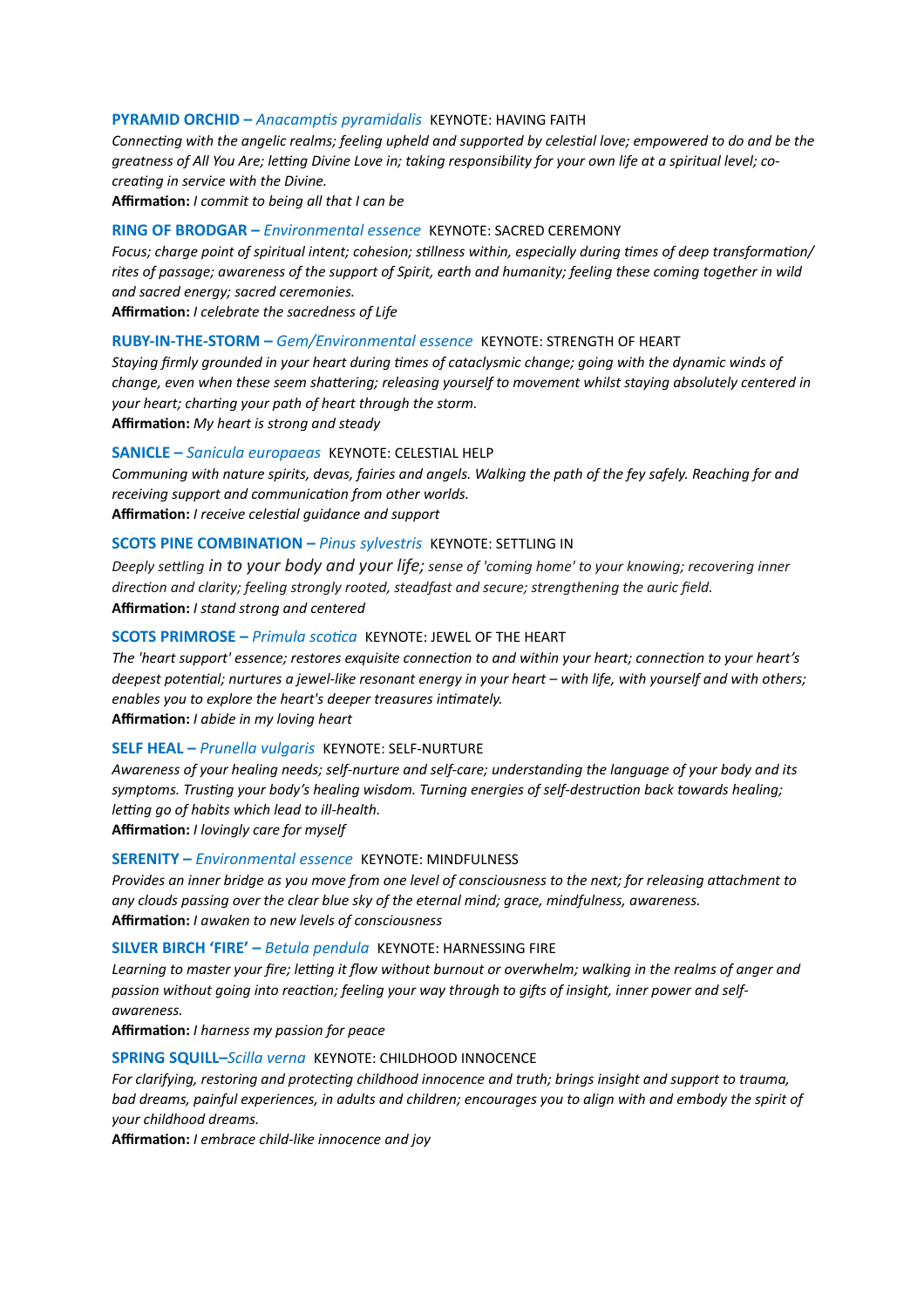#### **THRIFT–** Armeria maritime **KEYNOTE: SAFE AND SOUND**

*Feeling 'safe and sound'. Receiving tenderness, nurture and caring as an infant and child; tenderness and love for the 'inner child'. Knowing one is safe and beloved as an adult; feeling part of a loving community. Protected and cherished.* 

**Affirma9on:** *I am safe and sound*

#### **THYME-LEAF MOSS –***Rhizonmium punctatum* KEYNOTE: REGENERATE

*Regenera%on through body-consciousness. Aware of your needs and following up on these. Becoming*  comfortable with being grounded, well, strong and embodied. Regenerative connection with your body. **Affirmation:** My life is regenerating

#### **TRUTH ESSENCE–***Tree/environmental essence* KEYNOTE: EMBRACING TRUTH

*Being fully authentic and truthful; speaking your truth and following this through in your actions; facing the truth in yourself and your life; connecting with the inner strength to be fully real.* **Affirma9on:** *I stand in the power of my Truth* 

#### **TWINFLOWER–** *Linnaea borealis* KEYNOTE: SENSING NEEDS

Harmony of understanding in close or one-to-one relationships; heartfelt communication; sensing flow between *each other; accurately, sensitively reading 'between the lines' through subtle signs, intuition, deep listening;* balancing of Yin and Yang in close communication and relationships. **Affirma9on:** *My beloved is my mirror* 

## **VENUS ESSENCE–***Flower/astrological essence* KEYNOTE: DIVINE FEMININE

*Opening to the energy of the Divine Female; exploring and knowing the energies of goddess, fertility, intuition,* birth, destruction within; initiation into the inner magic and mystery of the Feminine.

**Affirma9on:** *I open to the Divine feminine*

#### **VERNAL EQUINOX–***Environmental essence* KEYNOTE: SACRAL BALANCE

Awakening sacral energy; restoring and regenerating flow in the sacral chakra. Cleansing and clearing the sacral chakra of blocks to flow - especially in the areas of sexuality, intimacy, creativity and abundance; ensuring *that all these are aligned with each other and with one's deeper values.*  **Affirma9on:** *I embrace and flow with my sexual energy*

#### **VIPER'S BUGLOSS–***Echium vulgare* KEYNOTE: SACRED DISCOURSE

*Knowing the true weight of words and their potential for harm or healing; releasing the need to criticise, judge, blame, condemn; coming to a place of care and creativity with one's language; learning one's own sacred discourse.* 

**Affirma9on:** *My words are my sacred discourse* 

## **WASP ORCHID–***Ophrys apifera* KEYNOTE: REFINED AND CLEAR

Attaining a level of mastery in your work/life/spirituality to pass on to others; coming out of hiding to perfect, show and share your skill; discipline and dedication; becoming the best you can be; refined and honed; passing  $on$  your skills to the next generation.

**Affirma9on***: I am reaching new levels of mastery* 

#### **WATER MINT–***Mentha aquatic* KEYNOTE: TRUST AND EASE

*Releasing tension from your heart and mind; relaxing the knots of fear in your body and being. Surrendering to Divine care; allowing yourself to receive love and lightness; trust in your own loving nature.*  **Affirma9on***: I rest, relax and trust*

#### **WHITE BLUEBELL–***Hyacinthoides non-scriptus* KEYNOTE: PURIFYING LOVE

*Purifying your ability to love at a higher level. Embodying spiritual love within human relationships. Lifting and* refining your love at a very conscious level; expanding this to take in more of creation. Purifying relationships *which feel heavy, distorted or tainted.* 

**Affirma9on***: I am Love purified by Spirit*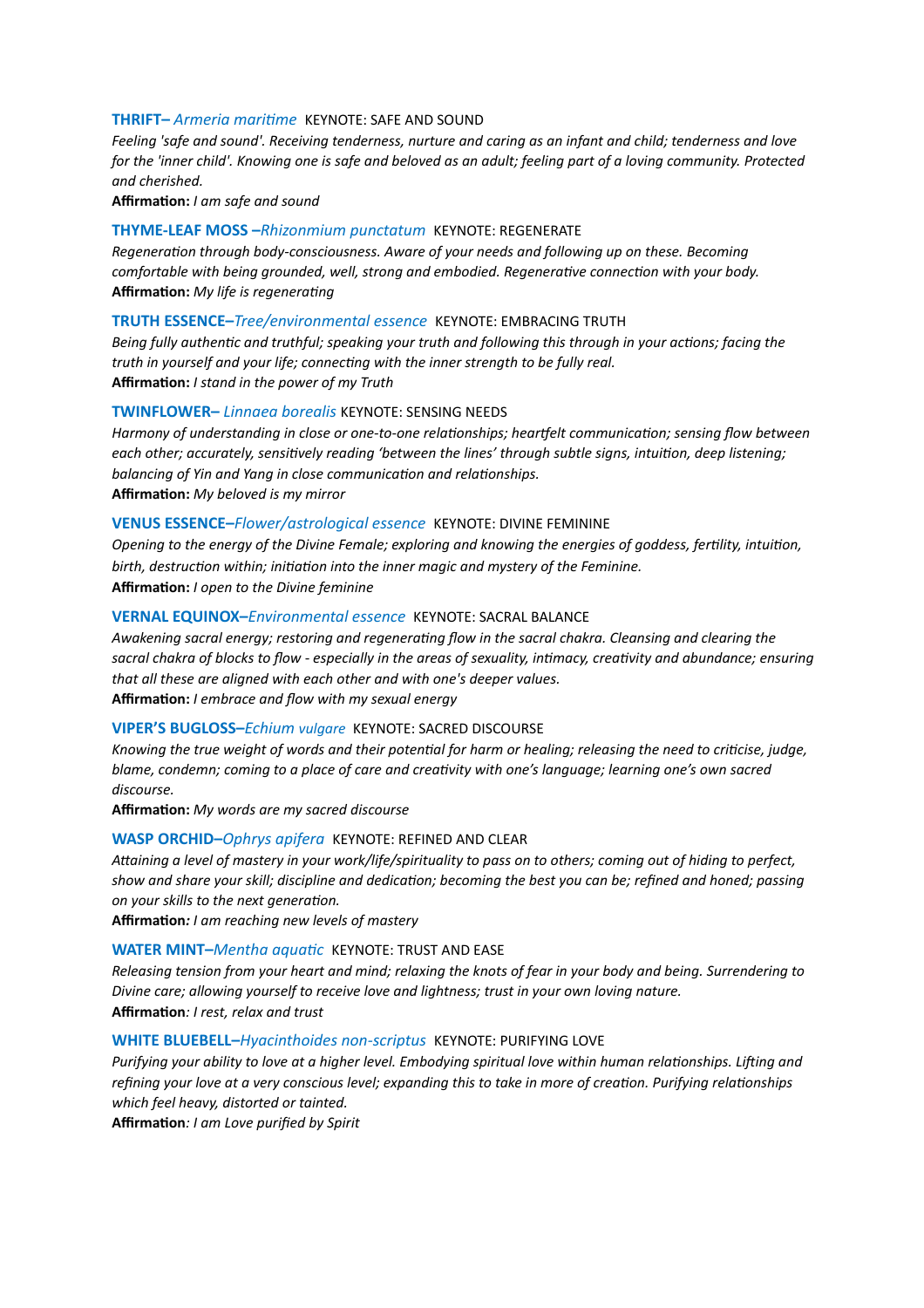#### **YELLOW WORT–***Blackstonia perfoliata* KEYNOTE: CLEAR THINKING

*Moving out of negative cyclical thought-patterns and experiences; becoming impervious to their pull. Gaining awareness of how lower and higher levels of consciousness feel; learning to recognise these and shift where needed. Moving out of the loop of negative experiences that comes from negative thinking. Lightness and ease in the mental realm.* 

**Affirmation:** My mind is free of negative thoughts

## **EGYPTIAN ESSENCES**

#### **FLAME TREE–***Erythrina sykesii* KEYNOTE: ROOTED VITALITY

For deep grounding and connection through the root chakra. Restoring and revitalising the energy bodies and *recovering active potency throughout the system* **Affirma9on***: I am deeply rooted and alive* 

**LANTANA–***Lantana camera* KEYNOTE: SACRAL DANCE

For restoring an energetic, dancing connection with our lower chakras, especially the Sacral Chakra. To shake off regimented, learnt patterns that are linear and restrictive, and to restore fluidity, spontaneity and *expressiveness* 

**Affirma9on***: I dance through life with joy* 

#### **PINK FRANGIPANI–***Plumeria rubra* KEYNOTE: HEART FULL OF LOVE

*For receiving fully the love that is available for us - from ourselves, from others and from the universe. Receiving*  and radiating love

**Affirma9on***: I receive only love* 

#### **SILK TREE–***Albizia julibrissin* KEYNOTE: TENDER HEART

Sensitivity and awareness of others; feeling through the heart. Letting go of hurt feelings from taking criticism  $or$  rejection too hard

**Affirma9on***: My heart holds no hurt* 

## **WHITE FRANGIPANI–***Plumeria rubra* KEYNOTE: CROWN OF CONFIDENCE

*Connected to Spirit through the crown chakra; quiet confidence and inner calm. Cleansing and clearing of the crown Chakra through to the solar plexus. Guided and inspired by Spirit/the Divine*  Affirmation: *I am confident and clear* 

*see over for Combina%ons* 

## **COMBINATION ESSENCES**

## **ANGELIC PRESENCE**KEYNOTE: CELESTIAL SUPPORT

*Connect with your own angelic nature - your innocence, purity and compassion – and with this in others. AWuning to your most refined energy level. Living as a spiritual being, with full awareness and responsibility. Radia%ng divine energy.* 

**Affirma9on:** *I am a spiritual being*

#### **BOUNTIFUL LIFE**KEYNOTE: JOYFUL PROSPERITY

*Receiving fully from life. Connecting with your inner abundance and power without needing to grasp or demand anything from the universe. Aligning your life with your higher purpose so that all good flows to you.*  Affirmation: *I am aligned with the flow* 

#### **HEALER'S LIGHT**KEYNOTE: WISDOM AND HEALING

For connecting deeply with your healing needs and inner vitality; learning to work with your life-force energy *intuitively and effectively for your wellbeing. Regaining health through inner listening. Assists in getting the best from your healer/medicines/therapist. Assists practitioners in channelling true healing energy during*  $const$ *consultations.* 

**Affirma9on:** *I nurture my health and wellbeing*